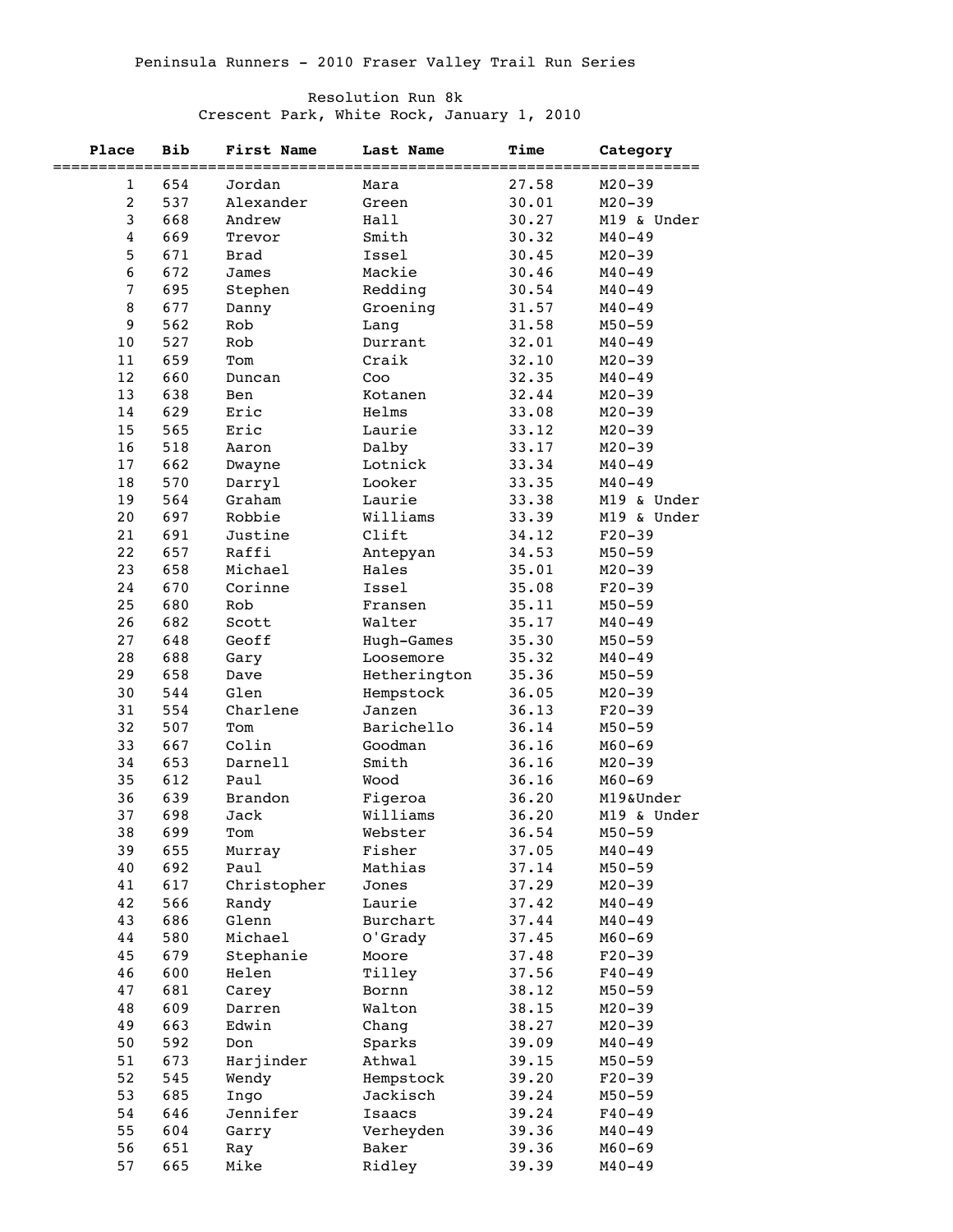| 58     | 533 | Sharaya     | Friesen     | 39.40 | $F20-39$    |
|--------|-----|-------------|-------------|-------|-------------|
| 59     | 674 | Sue         | Wallace     | 39.45 | $F50 - 59$  |
| 60     | 546 | Adam        | Hempstock   | 39.46 | $M20 - 39$  |
| 61     | 630 | Krista      | Gilbert     | 39.46 | $F40 - 49$  |
| 62     | 593 | Darbykai    | Standrick   | 39.50 | $F20 - 39$  |
| 63     | 539 | Martin      | Harleys     | 40.26 | $M20 - 39$  |
| 64     | 619 | Richard     | Ford        | 40.31 | $M40 - 49$  |
| 65     | 620 | Ernie       | Fuller      | 40.37 | $M50 - 59$  |
|        |     |             |             |       |             |
| 66     | 588 | Chris       | Scott       | 40.45 | $M20 - 39$  |
| 67     | 589 | Ed          | Desrochers  | 40.49 | $M50 - 59$  |
| 68     | 556 | Howard      | Kettner     | 40.55 | $M50 - 59$  |
| 69     | 558 | Rita        | Klassen     | 40.56 | $F20-39$    |
| 70     | 543 | Paul        | Helms       | 41.09 | $M50 - 59$  |
| 71     | 598 | Simon       | Tanner      | 41.20 | $M50 - 59$  |
| 72     | 509 | Ward        | Beemer      | 41.23 | $M40 - 49$  |
| 73     | 510 | Blair       | Fulop       | 41.24 | $M40 - 49$  |
| 74     | 652 | Amanda      | Hall        | 41.26 | $F20-39$    |
| 75     | 694 | Aaron       | Douglas     | 41.30 | $M20 - 39$  |
| 76     | 608 | Larry       | Walsh       | 42.09 | $M20 - 39$  |
| 77     | 532 | Carolyn     | Forsythe    | 42.10 | $F40 - 49$  |
| $7\,8$ | 585 | Gord        | Robertson   | 42.30 | $M50 - 59$  |
|        |     |             |             |       |             |
| 79     | 503 | Brian       | Baarda      | 42.36 | $M40 - 49$  |
| $8\,0$ | 620 | Meg         | Peters      | 42.38 | $F20-39$    |
| 81     | 656 | Jim         | Lewis       | 42.39 | $M50 - 59$  |
| 82     | 690 | Susi        | Johnson     | 42.40 | $F40 - 49$  |
| 83     | 632 | Sebastino   | Munoz       | 42.46 | $M40 - 49$  |
| 84     | 631 | Ian         | Tate        | 42.47 | $M40 - 49$  |
| 85     | 582 | Dave        | Palmer      | 42.48 | $M60 - 69$  |
| 86     | 575 | Ivan        | Mirosavjev  | 42.49 | $M20 - 39$  |
| 87     | 676 | Don         | Gray        | 42.50 | $M50 - 59$  |
| 88     | 677 | Chris       | Johnson     | 42.54 | $M20 - 39$  |
| 89     | 616 | Jim         | Millington  | 43.12 | $M50 - 59$  |
| 90     | 661 | Rob         | Demone      | 43.12 | $M40 - 49$  |
|        |     |             |             |       |             |
| 91     | 684 | Alan        | Raffan      | 43.12 | $M60 - 69$  |
| 92     | 699 | <b>Bill</b> | Liang       | 43.12 | $M50 - 59$  |
| 93     | 675 | Brad        | Gamble      | 43.14 | $M50 - 59$  |
| 94     | 676 | Rob         | Chiasson    | 43.18 | $M40 - 49$  |
| 95     | 645 | Alda        | Nicmans     | 43.31 | $F50 - 59$  |
| 96     | 549 | Paula       | Hillier     | 43.38 | $F50 - 59$  |
| 97     | 514 | Ken         | Clasby      | 43.41 | $M50 - 59$  |
| 98     | 672 | Kathrin     | Matts       | 43.43 | $F40 - 49$  |
| 99     | 605 | Heidi       | Verheyden   | 43.47 | $F20-39$    |
| 100    | 508 | Nigel       | Barrett     | 43.54 | $M50 - 59$  |
| 101    | 531 | Luke        | Forsythe    | 44.17 | M19&Under   |
| 102    | 541 | Kevin       | Heath       | 44.43 | $M50 - 59$  |
| 103    | 594 | Stephen     | Steckler    | 44.45 | $M40 - 49$  |
|        |     |             |             |       |             |
| 104    | 553 | Andrew      | Janzen      | 44.59 | $M40 - 49$  |
| 105    | 521 | Kevin       | deBruyckere | 45.06 | $M40 - 49$  |
| 106    | 522 | Chris       | Horrocks    | 45.07 | $M50 - 59$  |
| 107    | 505 | Allan       | Bailey      | 45.38 | $M50 - 59$  |
| 108    | 540 | Gavin       | Heath       | 45.48 | M19 & Under |
| 109    | 535 | William A.  | George      | 46.01 | $M70+$      |
| 110    | 513 | Patrick     | Charron     | 46.16 | $M20 - 39$  |
| 111    | 640 | Sylvia      | Kotanen     | 46.26 | $F50 - 59$  |
| 112    | 641 | Dale        | Baumgartner | 46.28 | $M50 - 59$  |
| 113    | 611 | Rick        | Williams    | 46.30 | $M60 - 69$  |
| 114    | 624 | Michael     | Vipond      | 46.30 | $M50 - 59$  |
| 115    | 625 | Rick        | Fraser      | 46.30 | $M50 - 59$  |
| 116    | 700 |             | Kim         | 46.50 | $M40 - 49$  |
|        |     | Jung        |             |       |             |
| 117    | 621 | Jordan      | Nicol       | 47.05 | $M40 - 49$  |
| 118    | 536 | Gordon      | Barber      | 47.08 | $M50 - 59$  |
| 119    | 579 | Frances     | O'Grady     | 47.12 | $F60 - 69$  |
| 120    | 583 | Brenda      | Philip      | 47.17 | $F40 - 49$  |
| 121    | 571 | Louisa      | Lorimer     | 47.17 | $F50 - 59$  |
| 122    | 572 | Brian       | Hoskin      | 47.18 | $M50 - 59$  |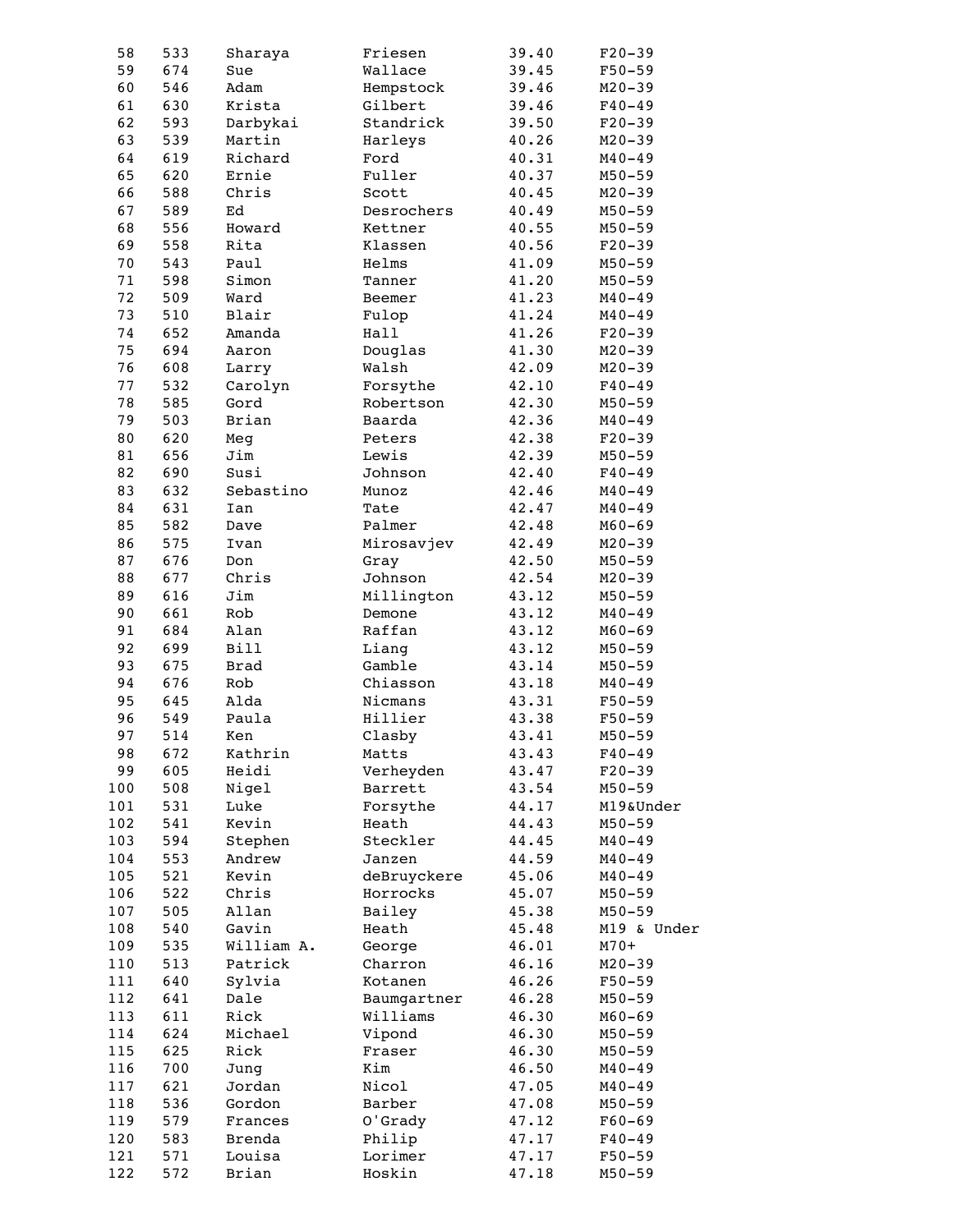| 123        | 622        | Catherine         | Main                | 47.43          | $F50 - 59$             |
|------------|------------|-------------------|---------------------|----------------|------------------------|
| 124        | 623        | Dana              | Horrocks            | 47.43          | $F20-39$               |
|            |            |                   |                     |                |                        |
| 125        | 578        | Dan               | Murphy              | 47.52          | $M60 - 69$             |
| 126        | 602        | Don               | Tough               | 47.56          | $M50 - 59$             |
| 127        | 561        | Tim               | Lancaster           | 48.02          | $M50 - 59$             |
| 128        | 589        | Aurora            | Scott               | 48.02          | $F20-39$               |
| 129        | 502        | Jasbir            | Atwal               | 48.04          | $F50 - 59$             |
| 130        | 501        |                   |                     |                |                        |
|            |            | Cheryl            | Abbot               | 48.28          | $F20-39$               |
| 131        | 584        | Annete            | Quiring             | 48.29          | $F40 - 49$             |
| 132        | 504        | Monica            | Baarda              | 48.57          | $F40 - 49$             |
| 133        | 683        | Angela            | Raffan              | 49.02          | $F20-39$               |
| 134        | 607        | Kathy             | Wainwright          | 49.08          | $F50 - 59$             |
| 135        | 529        | Randy             | Ellis               | 49.09          | $M50 - 59$             |
| 136        | 555        | Mile              | Jovanovic           | 49.11          | $M50 - 59$             |
| 137        | 581        | Michele           | Okazaki             |                |                        |
|            |            |                   |                     | 49.17          | $F40 - 49$             |
| 138        | 582        | Linda             | Strobl              | 50.12          | $F60 - 69$             |
| 139        | 623        | Sharon            | Vipond              | 50.24          | $F50 - 59$             |
| 140        | 693        | Peter             | Wondga              | 50.24          | $M50 - 59$             |
| 141        | 523        | Carolyn           | Dechaux             | 50.31          | $F40 - 49$             |
| 142        | 596        | James             | Strachan            | 50.47          | $M40 - 49$             |
| 143        | 520        | Ross              | Davidson            | 50.51          | $M60 - 69$             |
|            |            |                   |                     |                |                        |
| 144        | 548        | Jennifer          | Hiebert             | 50.53          | $F50 - 59$             |
| 145        | 549        | Claire            | Cilliers            | 51.05          | $F40 - 49$             |
| 146        | 550        | Helena            | Munro               | 51.06          | $F50 - 59$             |
| 147        | 510        | Danny             | Burggraeve          | 51.16          | $M50 - 59$             |
| 148        | 542        | Carol             | Heatley             | 51.16          | $F50 - 59$             |
| 149        | 543        | Laurel            | Van Zanten          | 51.17          | $F50 - 59$             |
| 150        |            | Shelley           |                     |                | $F40 - 49$             |
|            | 511        |                   | Cameron             | 51.37          |                        |
| 151        | 573        | Millie            | McKinnon            | 51.48          | $F40 - 49$             |
| 152        | 647        | Megan             | Fretter             | 51.57          | $F20-39$               |
| 153        | 625        | Brenda            | Prokopich           | 51.58          | $F40 - 49$             |
| 154        | 613        | Sandy             | Wyndham             | 52.05          | $F60 - 69$             |
| 155        | 637        | Caroline          | Paulicelli          | 52.14          | $F50 - 59$             |
| 156        | 599        | Anne              | Tanner              | 52.20          | $F50 - 59$             |
|            | 678        |                   |                     | 52.26          |                        |
| 157        |            | Alan              | White               |                | $M60 - 69$             |
|            |            |                   |                     |                |                        |
| 158        | 568        | Danielle          | Lespinay            | 52.28          | F19 & Under            |
| 159        | 534        | Gabe              | Gat                 | 52.58          | $M20 - 39$             |
| 160        | 644        | Michelle          | Hings               | 53.06          | $F40 - 49$             |
|            |            |                   |                     |                |                        |
| 161        | 572        | Sara              | Mayer               | 53.10          | $F40 - 49$             |
| 162        | 626        | Jennifer          | Coleman             | 53.12          | $F40 - 49$             |
| 163        | 590        | Adriana           | Scuka               | 53.20          | $F40 - 49$             |
| 164        | 591        | Leah              | Nyrose              | 53.30          | $F20-39$               |
| 165        | 643        | Carolyn           | Kenney              | 53.37          | $F40 - 49$             |
| 166        | 569        | Brenda            | Lightfoot           | 54.11          | $F50 - 59$             |
| 167        | 538        | Ellen             | Hall                | 54.11          | $F50 - 59$             |
|            |            |                   |                     |                |                        |
| 168        | 539        | Cheryl            | Kones               | 54.14          | $F50 - 59$             |
| 169        | 614        | Sandy             | Zalit               | 54.16          | $F40 - 49$             |
| 170        | 597        | Leah              | Strange             | 54.16          | $F40 - 49$             |
| 171        | 598        | Rose              | Chen                | 54.16          | $F50 - 59$             |
| 172        | 530        | <b>Brenda</b>     | Ferris              | 54.40          | $F40 - 49$             |
| 173        | 531        | Kris              | Vasko               | 54.40          | $F40 - 49$             |
| 174        | 586        |                   | Robertson           | 54.44          | $F50 - 59$             |
|            |            | Lynn              |                     |                |                        |
| 175        | 524        | Ben               | Dobranowski         | 54.48          | $M50 - 59$             |
| 176        | 516        | Terri             | Costello            | 54.58          | $F60 - 69$             |
| 177        | 642        | Frances           | Steinfeld           | 55.05          | $F70+$                 |
| 178        | 560        | Melanie           | Laird               | 55.18          | $F40 - 49$             |
| 179        | 522        | Shana             | deBruyckere         | 55.25          | $F40 - 49$             |
| 180        | 696        | Anke              | Burkhardt           | 55.35          | $F50 - 59$             |
| 181        | 526        | Teresa            | Docksteader         | 55.38          | $F40 - 49$             |
|            |            |                   |                     |                |                        |
| 182        | 519        | Rob               | Daniel              | 56.09          | $M70+$                 |
| 183        | 550        | Kim               | Hosler              | 56.23          | $F40 - 49$             |
| 184        | 606        | Rod               | Wainwright          | 56.40          | $M50 - 59$             |
| 185        | 689        | Christine         | Podavin             | 57.13          | $F20-39$               |
| 186<br>187 | 601<br>602 | Peter<br>Michelle | Tilley<br>Mazzocato | 58.23<br>58.33 | $M50 - 59$<br>$F20-39$ |